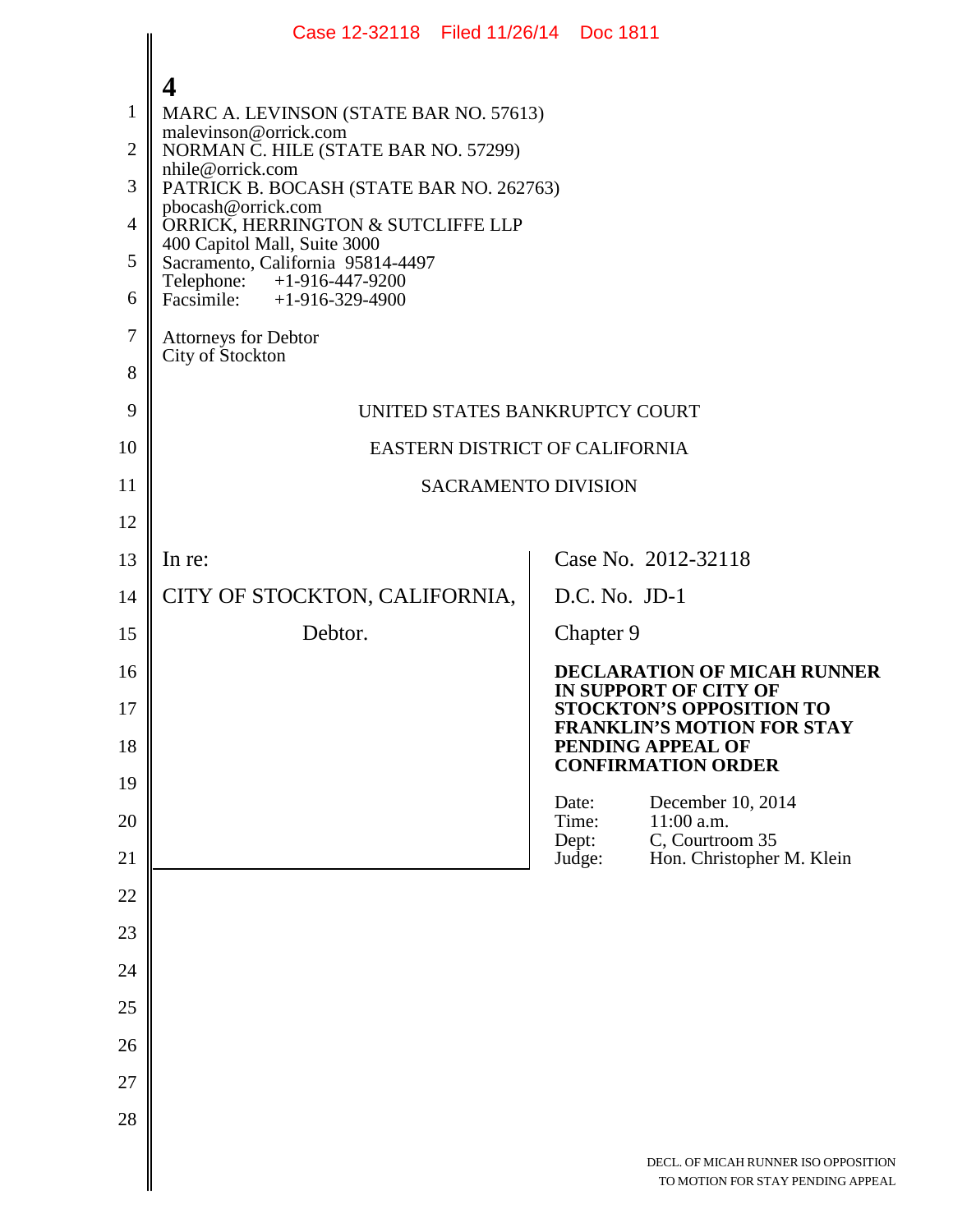## Case 12-32118 Filed 11/26/14 Doc 1811

1

I, Micah Runner, hereby declare:

2 3 4 5 6 7 8 9 10 11 1. I am the Director of the Economic Development Department for the City of Stockton, California (the "City" or "Stockton"). I make this declaration in support of the City's Opposition To Franklin's Motion For Stay Pending Appeal Of Confirmation Order. In my role as Director of the Economic Development Department, I am responsible for the Economic Development Division, the Housing Division, the Asset Management Division, and the Central Parking District. I became the Director of the Economic Development Department in December of 2014 after serving as the interim Director for three months. The Economic Development Department's core objectives are to develop jobs by attracting new businesses to Stockton, to maintain a healthy business environment for existing businesses, to assist small business startup, and to provide housing for low-income residents.

12 13 14 15 16 17 18 19 20 2. I have worked as an economic development professional for over 15 years. After graduating from California State University, Sacramento with a degree in Communications, I started my career as an intern for the California Redevelopment Association. Before joining the City, I worked in economic development for the cities of Sacramento and Rancho Cordova. Throughout my career I have been involved in almost every area of economic development, including strategy development, program management, job creation and retention, regional leadership projects and specific project development. In 2012, I was recognized as part of Sacramento Business Journal's class of "40 Under 40" for distinction both in regional leadership and in community involvement.

21 22 23 24 25 26 27 3. Economic development does not happen in a vacuum. There are key foundational items that affect a city's ability to be considered for private investment by the business community. Public safety, permit review, and infrastructure development all play an important role in economic development. Being in bankruptcy puts these core foundational items in limbo. Remaining in bankruptcy would continue this limbo, leaving the foundation for the City's economic development unstable. It would also directly harm traditional economic development efforts like business attraction and retention.

28  $//$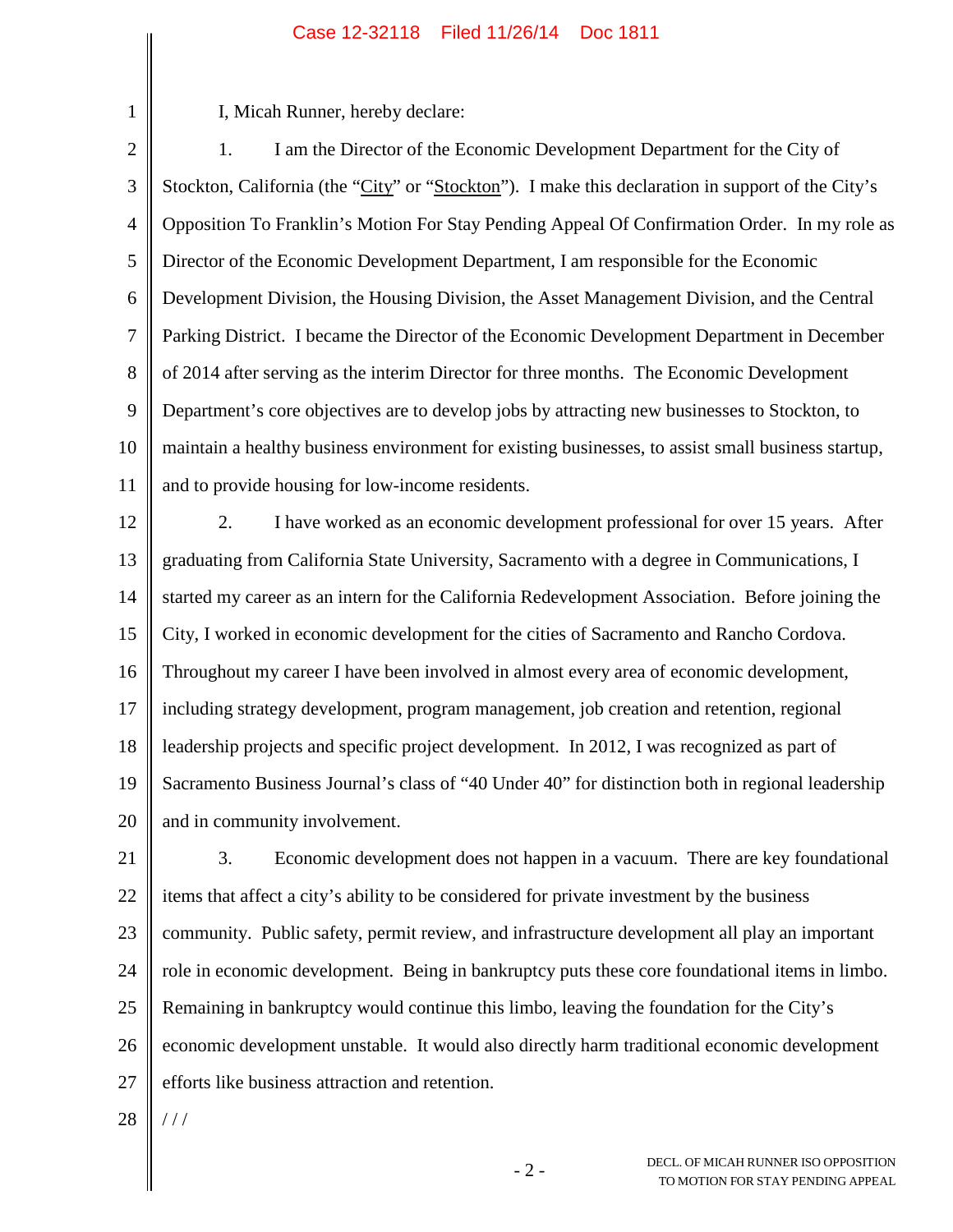## Case 12-32118 Filed 11/26/14 Doc 1811

1 2 3 4 5 6 7 8 4. Since the City filed for bankruptcy, there has been a significant decrease in the Economic Development Department's meetings with prospective businesses interested in locating in the City. The uncertainty of how the bankruptcy case will be resolved creates many questions for Stockton that other communities don't have to address. There are concerns about public safety and about the City's ability to adequately fund law enforcement. The Economic Development Department regularly receives questions about whether the City will increase taxes, fees and business license costs in an attempt to solve funding issues. These are the concerns and questions that we actually hear about from prospective businesses.

9 10 11 12 13 5. I am especially concerned about all the businesses that might have moved to Stockton, but have moved on to other communities because of the cloud of bankruptcy, without even giving us a chance to answer questions. It is difficult to measure the harm that these missed opportunities have caused the City, but it is likely substantial. This harm will continue for as long as the City remains under the cloud of bankruptcy.

14 15 16 17 18 19 20 21 22 23 6. Municipal stability and responsiveness matters to business growth and expansion efforts. It is difficult for us to be responsive to the fast-paced needs of a potential business opportunity while we are bogged down in the cloud of uncertainty resulting from the ongoing bankruptcy proceedings. Many opportunities to attract new companies to Stockton are premised on the City's ability to mobilize and act quickly. Without exiting bankruptcy, it continues to be very difficult to address the issues that handcuff our productivity. Land use issues, development incentives, permit fees, business licensing and other issues all need to be addressed, but only can be effectively resolved after exiting the uncertain climate of bankruptcy. These items all have financial implications and without an approved financial plan we cannot move forward with any proactive solutions to promote development.

24 25 26 27 28 7. Based on my meetings with members of the business community, I understand that many existing companies in Stockton are not moving forward with expansion plans because of the unknown impacts of the City's bankruptcy case. Business owners don't want to expand when they don't know whether there is sufficient public safety to protect their new investments. I have personally visited many large employers in Stockton over the last six months. During these visits,